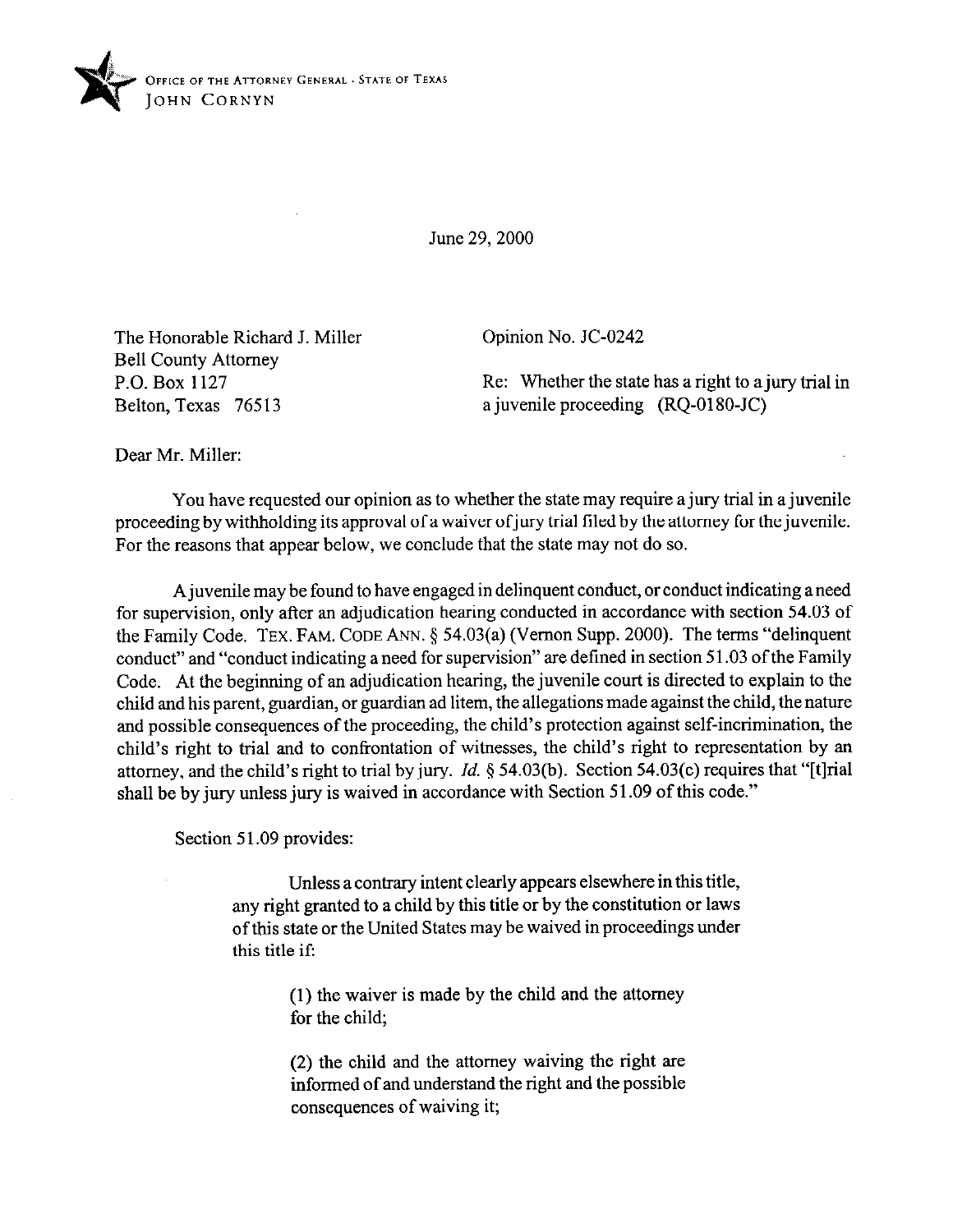*(3)* the waiver is voluntary; and

(4) the waiver is made in writing or in court proceedings that are recorded.

*Id.* § 51.09. As you indicate, there is "no provision in the Juvenile Code [Title 3 of the Family Code] that addresses the right or authority of the State with respect to such waiver." Letter from Honorable Richard J. Miller, Bell County Attorney, to Honorable John Comyn, Texas Attorney General, at 1 (Jan. 28,200O) (on tile with Opinion Committee) [hereinafter "Request Letter"].

Section 51.17 of the Family Code provides:

(a) Except for the burden of proof to be borne by the state in adjudicating a child to be delinquent or in need of supervision under Section 54.03(f) or otherwise when in conflict with a provision ofthis title, the Texas Rules of Civil Procedure govern proceedings under this title.

(b) Discovery in a proceeding under this title is governed by the Code of Criminal Procedure and by case decisions in criminal cases.

(c) Except as otherwise provided by this title, the Texas Rules of Evidence applicable to criminal cases and Chapter 38, Code of Criminal Procedure, apply in a judicial proceeding under this title.

TEX. FAM. CODE ANN. § 51.17 (Vernon Supp. 2000). You suggest that, since the right of the state to require a jury trial in a juvenile proceeding is not mentioned in the Family Code, we must, pursuant to subsection 51.17(a), look to the Texas Rules of Civil Procedure for guidance, specifically, Rule 216. See Request Letter, supra, at 2. That rule states, in relevant part:

> (a) **Request. No** jury trial shall be had in any civil suit, unless a written request for a jury trial is filed with the clerk of the court a reasonable time before the date set for trial of the cause on the nonjury docket, but not less than thirty days in advance.

TEX. R. CIV. P. 216. Rule 216, albeit indirectly, grants to either party to a civil suit the right of trial by jury.

In our opinion, Rule 216 does not apply to a juvenile proceeding. Subsection  $51.17(a)$  of the Family Code specifically states that the Rules ofCivil Procedure are not applicable "when in conflict with a provision" of Title 3 of the Family Code. As one commentator notes, in a treatise on Texas Juvenile Law, "If Title 3speaks to an issue, it controls." See ROBERTO. DAWSON, TEXAS JUVENILE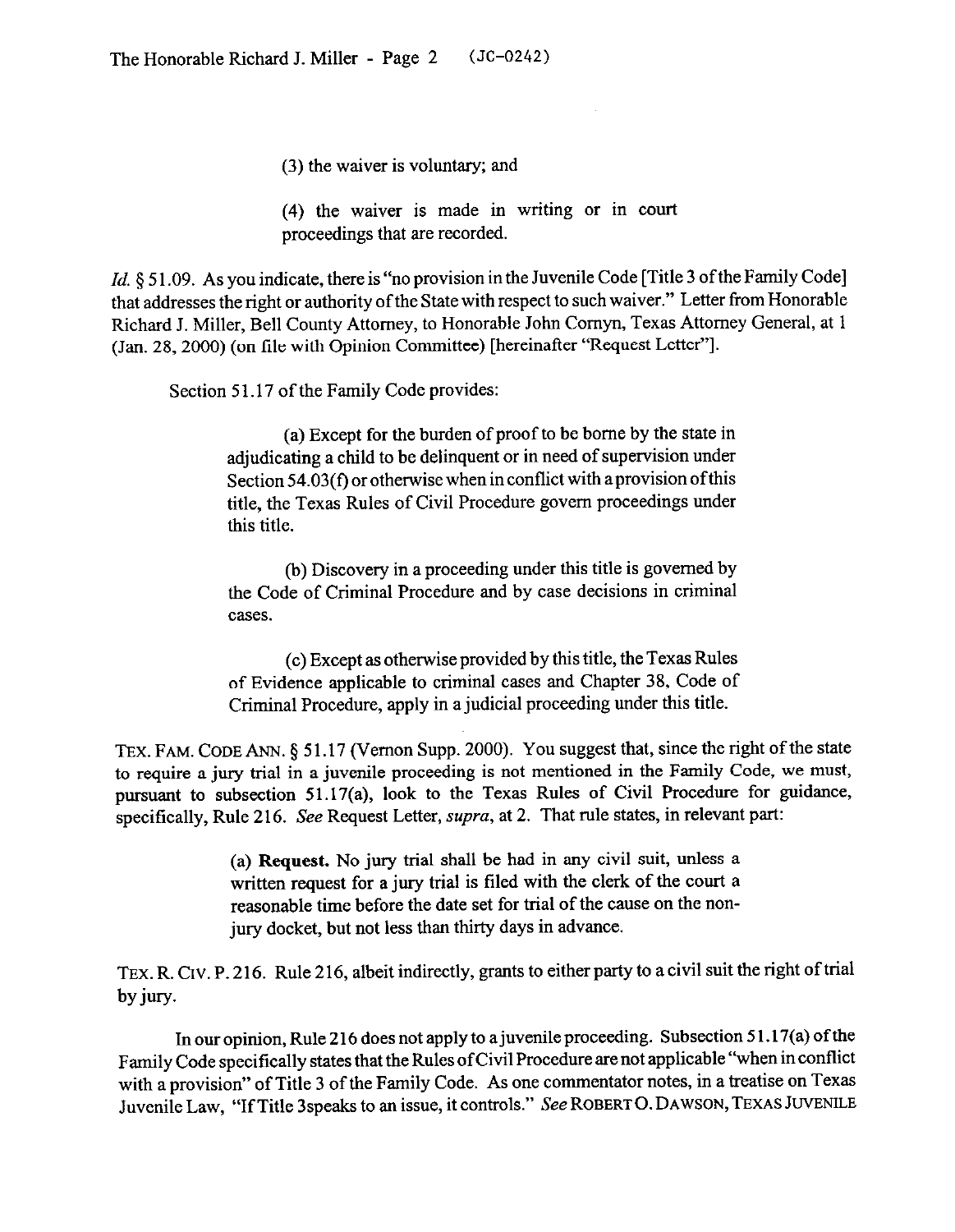PROBATION COMMISSION, TEXAS JUVENILE LAW 330 (4th ed. 1996). Section 54.03 guarantees to the child the right of trial by jury in a juvenile proceeding. Section 51.09 sets forth the specific conditions that must be met in order for waiver to take place. The first of those conditions is that "the waiver is made by the child and the attorney for the child." Nothing in section 5 1.09 states or implies that the state has any role in this decision, and it does not suggest that the state should have veto power over the decision. Rule 216 conflicts with sections 54.03 and 51.09 by affording to either party the right to demand a jury trial. Because of this conflict, we decline to engraft Rule 216 onto sections 54.03 and 5 1.09 of the Family Code. The state is entitled neither to demand ajury trial nor to preclude a waiver of a jury trial in a juvenile proceeding.

We conclude that Rule 216 of the Texas Rules of Civil Procedure is not applicable to the determination of whether a jury trial is available in a juvenile proceeding. Accordingly, the state has no right to a jury trial in such a proceeding.